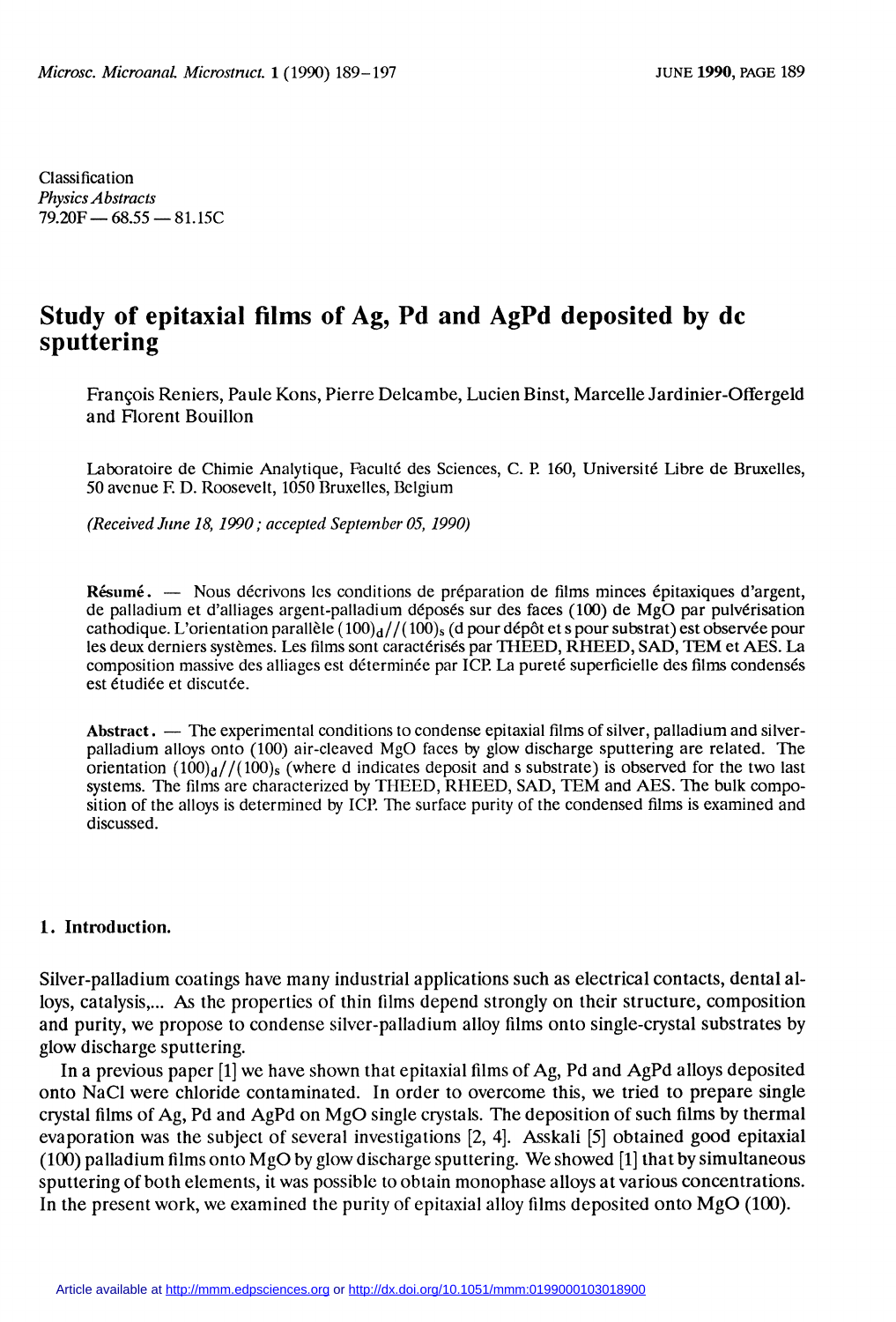## 2. Experimental technique.

The substrates were air cleaved (100) faces of MgO single crystals (purity 99.9%). After chemical polishing in a HCl  $(4M)$ -CH<sub>3</sub>OH solution and annealing two hours at 973 K in vacuum [6] they showed reflexion high energy electron diffraction (RHEED) patterns characteristic of (100) single crystal faces (Fig. 1). Auger electron spectroscopy was used for purity testing of the films. Auger measurements were performed on a V.G. LEED-Auger spectrometer with a retarding field analyser using a 2.5 keV electron gun incident at 77° with respect to the sample normal. This grazing incidence is known to increase the surface sensitivity of Auger electron spectroscopy.

|  |    |  |  |  | $\int$ [100]                                                         |       |
|--|----|--|--|--|----------------------------------------------------------------------|-------|
|  |    |  |  |  | $\begin{matrix} 0 \\ 80\bar{4} & 80\bar{2} & 800 & 802 \end{matrix}$ |       |
|  |    |  |  |  | $607$ $602$ $600$ $602$                                              |       |
|  |    |  |  |  | $404$ $402$ $400$ $402$                                              |       |
|  |    |  |  |  |                                                                      |       |
|  |    |  |  |  | $\circ$                                                              | [001] |
|  | a) |  |  |  | b)                                                                   |       |

Fig. 1.  $-$  a) RHEED pattern of a MgO (100) face after chemical polishing and annealing. b) Pattern interpretation: orientation (100) azimuth  $\langle 010 \rangle$ .

After chemical (HCl  $(6M)$  CH<sub>3</sub>OH) stripping from the MgO substrate, the films were studied by transmission electron microscopy (TEM), selected area diffraction (SAD) and transmission high energy electron diffraction (THEED). The films compositions were determined using inductively coupled plasma atomic emission spectroscopy (ICP).

2.1 GLOW DISCHARGE SPUTTERING. — Films were deposited in a d.c. glow discharge in pure argon (99.995%) between two planar electrodes. The residual pressure before argon admission was never greated than  $6 \times 10^{-5}$  Pa. The cathode was either a disc of pure silver (99.99%), a high pressure compacted disc of palladium powder (99.9%) or a disc of pure silver partially covered with palladium. A drawing of the experimental system was presented in part  $I$  [1]. The MgO substrate was 40 mm away from the cathode and was in close contact with a copper block heated by an inserted Xenophot 100 W, 12 V lamp. The substrate temperature was measured by a Ni/NiCr thermocouple located in the heated copper block. We do not obtain the real surface temperature by this method but it gives a good reproducibility. The pumping system consisted of a turbomolecular pump in order to minimize carbon contamination.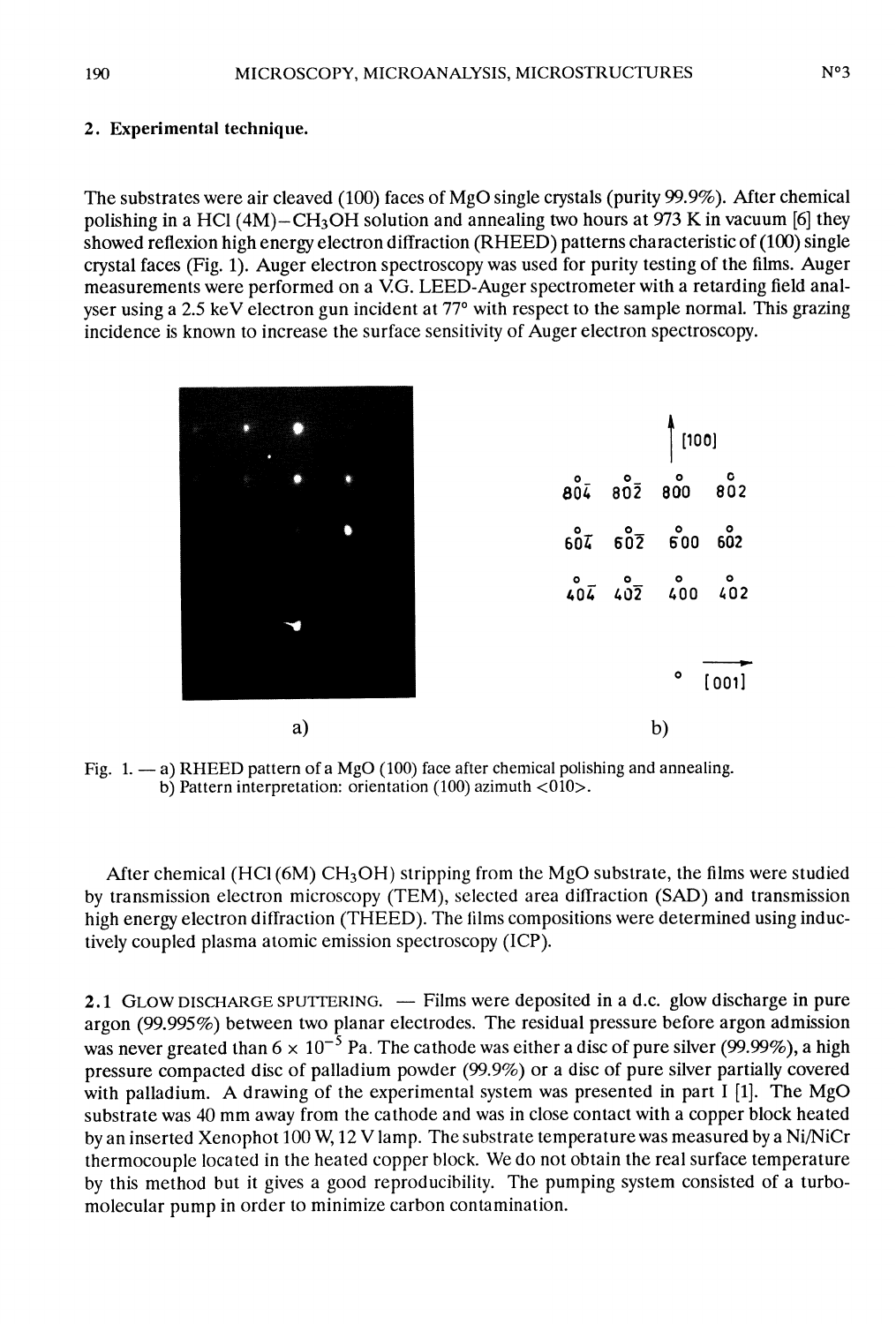2.2 INDUCTIVELY COUPLED PLASMA ATOMIC EMISSION SPECTROSCOPY (ICP). — The alloy films were dissolved in HNO<sub>3</sub> 65 % p.a. (Merck) then diluted to obtain 5 ml of a 5 % acid solution. Two standard solutions containing 10 ppm of Ag and Pd were prepared by dissolution of  $AgNO<sub>3</sub>$ and Pd (NO<sub>3</sub>)<sub>2</sub> 2H<sub>2</sub>O in a 5 % HNO<sub>3</sub> solution. The measurements were performed on an ICP spectrometer IL-100 from Instrumentation Laboratory.

# 3. Experimental results.

The epitaxial conditions for various systems are summarized in table 1 and electron diffraction patterns arc shown in figures 2-5. Although the lattice misfit is small between Ag and MgO (see Tab. II), no good epitaxy was observed for this system. This result agrees partly with the literature : Green et al. [7] could not obtain epitaxial silver films onto air-cleaved MgO faces by thermal evaporation and Kahn *et al.* [8] condensed polycrystalline silver films on MgO by sputtering. However, a beginning of orientation is observed (Fig. 2). As it is possible to prepare epitaxial silver films onto vacuum-cleaved MgO [7], the surface state of the substrate probably plays a critical role in the epitaxy of silver.

| Cathode<br>composition         | T(K) | V(kV)     | p(Pa) | I(mA)   | t(nm) | annealing   | remarks     |
|--------------------------------|------|-----------|-------|---------|-------|-------------|-------------|
| Ag                             | 748  | 3.0       | 6.7   | 6       | 62    |             | a           |
| $Ag_{70}Pd_{30}$               | 888  | 4.0       | 4.0   | 6       | 80    |             |             |
| $\text{Ag}_{50}\text{Pd}_{50}$ | 913  | 3.0       | 10.6  | 6       | 75    | 2h at 863 K | $\mathbf c$ |
| $Ag_{30}Pd_{70}$               | 973  | 3.0       | 10.1  | $5 - 6$ | 64    | 1h at 893 K | d           |
| $Ag_{13}Pd_{87}$               | 1023 | 3.0       | 10.0  | $5 - 6$ | 76    | 1h at 893 K |             |
| Pd                             | 1053 | $2 - 2.6$ | 8.0   | 6       | 72    |             | b           |

Table I. — Epitaxial conditions by glow discharge sputtering.

 $T =$  temperature  $I =$  current density<br> $V =$  voltage  $t =$  thickness  $t =$  thickness  $p =$  pressure

### Remarks:

a) no epitaxy of silver is observed. However a beginning of orientation is shown in figure 2

b) perfect parallel epitaxy of palladium was obtained. The Kikuchi lines in figure 3 show the perfection of the crystal lattice

c) a diffraction pattern is presented figure 4

 $d$ ) a diffraction pattern is presented figure  $5$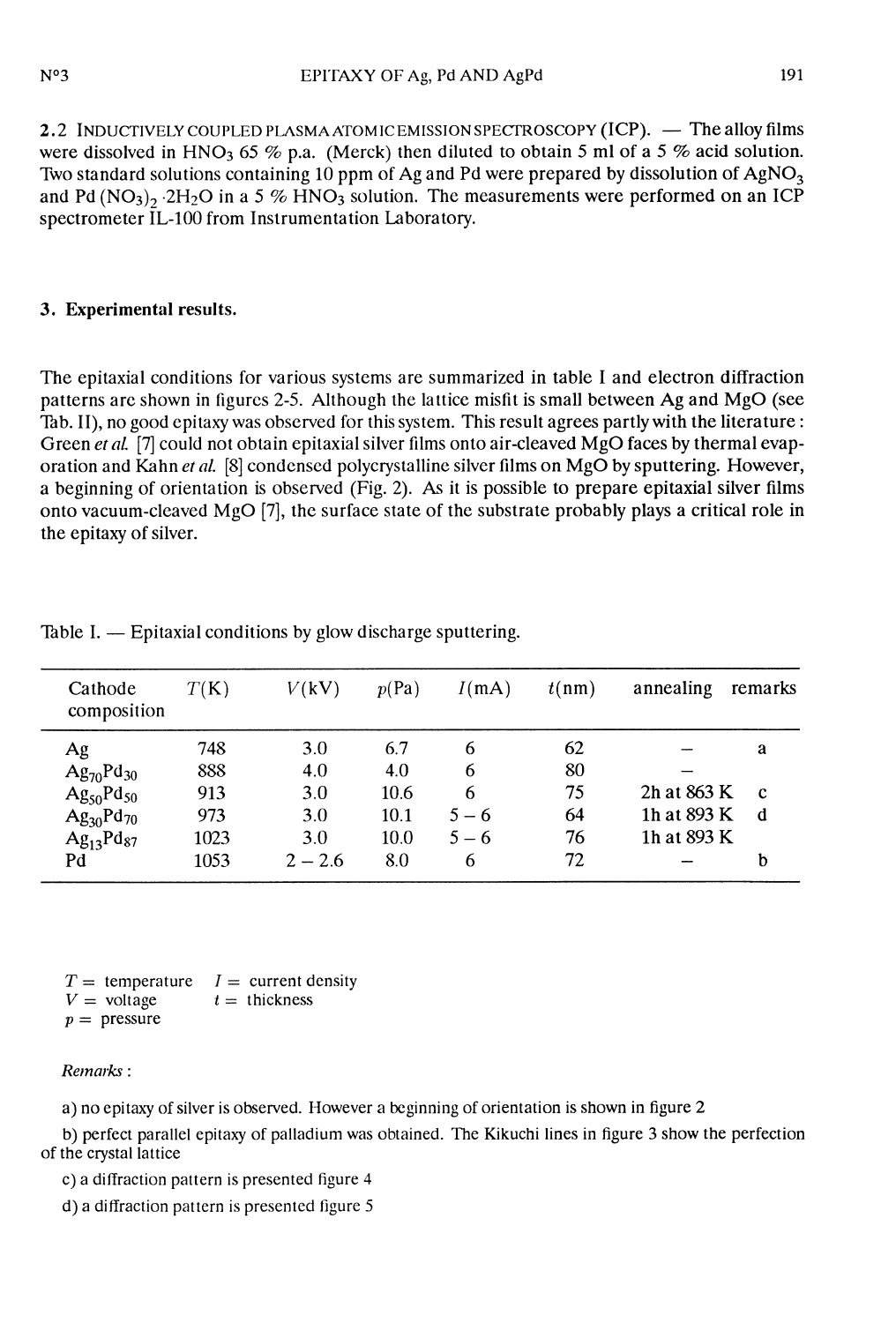

Fig. 2. - a) RHEED pattern of a Ag film deposited on MgO under the conditions listed in table I. b) Pattern interpretation.

Table II.

| system  | lattice misfit for<br>$(100)d < 011 >d$ //(100) <sub>s</sub> $< 011 >s$ $(100)d < 011 >d$ //(100) <sub>s</sub> $< 001 >s$ | lattice misfit for |
|---------|---------------------------------------------------------------------------------------------------------------------------|--------------------|
| Ag/NaCl | $-27.5\%$                                                                                                                 | $-48.8\%$          |
| Pd/NaCl | $-31.0\%$                                                                                                                 | $-51.2%$           |
| Ag/MgO  | $-3.0\%$                                                                                                                  | $-31.4\%$          |
| Pd/MgO  | $-7.7\%$                                                                                                                  | $-34.7\%$          |
| Ag/Pd   | $-5.0\%$                                                                                                                  | $-25.7\%$          |

We obtained a perfect parallel orientation of Pd (Fig. 3) and AgPd alloys (Figs. 4, 5) on MgO (100). The epitaxial température is higher on MgO than on NaCl (see Tab. III). Tables 1 and III suggest also that the epitaxial temperature of the alloys increases with the Pd concentration.

We studied the spectral lines of silver at 328.068 nm and palladium at 340.458 nm by ICPatomic emission spectrometry. The spectrometer was calibrated with the first standard solution and a blank solution containing  $5\%$  HNO<sub>3</sub>. The reliability of the method was checked with the two standard solutions. The deviation was never larger than 2%. Table IV shows the relation between the target composition and the film composition. The silver concentration is always higher in the film than on the target. This is probably due to the relative sputtering yield of silver and palladium. Seah [9] gives a ratio  $Y_{Ag}/Y_{Pd}$  of 1.4 and Mathieu and Landolt [10] a ratio of 1.89.

AES was used to estimate the purity of our films. We showed [1] that films deposited onto heated rocksalt (100) faces were heavily chloride contaminated even in the bulk. Figure 6 shows an AES spectrum of a silver-palladium alloy film deposited onto MgO (100) at 973 K.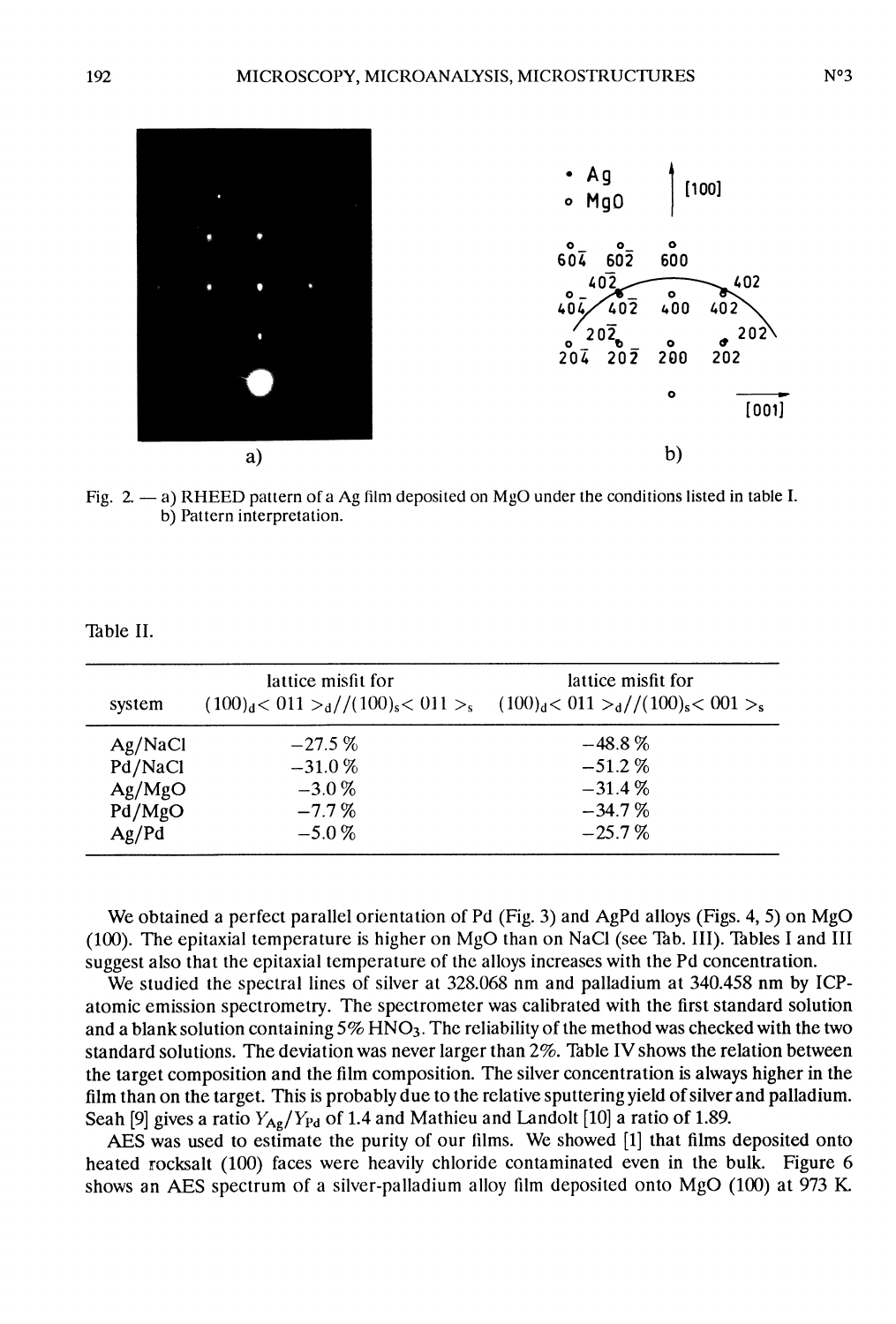

Fig. 3. - a) RIIEED pattern of a Pd film deposited on MgO under the conditions listed in table I. b) Pattern interpretation: orientation :  $(100) < 011$  >//(100)  $< 011$  >



Fig.  $4. - a$ ) SAD pattern of a AgPd film deposited on MgO under the conditions listed in table I. b) Pattern interpretation.

The surface of the sample has been cleaned by ion bombardment  $(Ar^+,$  energy = 4 keV, pressure =  $1.33 \times 10^{-4}$  Pa) and annealed (> 773 K). Therefore, no significant contamination of the restored sample is observed by Auger electron spectroscopy. It must be stressed that the carbon 272 eV peak is overlapped by the Pd 279 eV peak, so it is difficult to assert that no carbon is present. We obtain a ratio Pd (279 eV)/Pd(330 eV) = 0.16. This value is given by Vankar and Vook [11] for a palladium surface frec of carbon. Even when the sample was heated for 5 hours at 843 K, the ratio didn't increase. The C 272 eV peak may also overlap with the Ag 261-266 eV In order to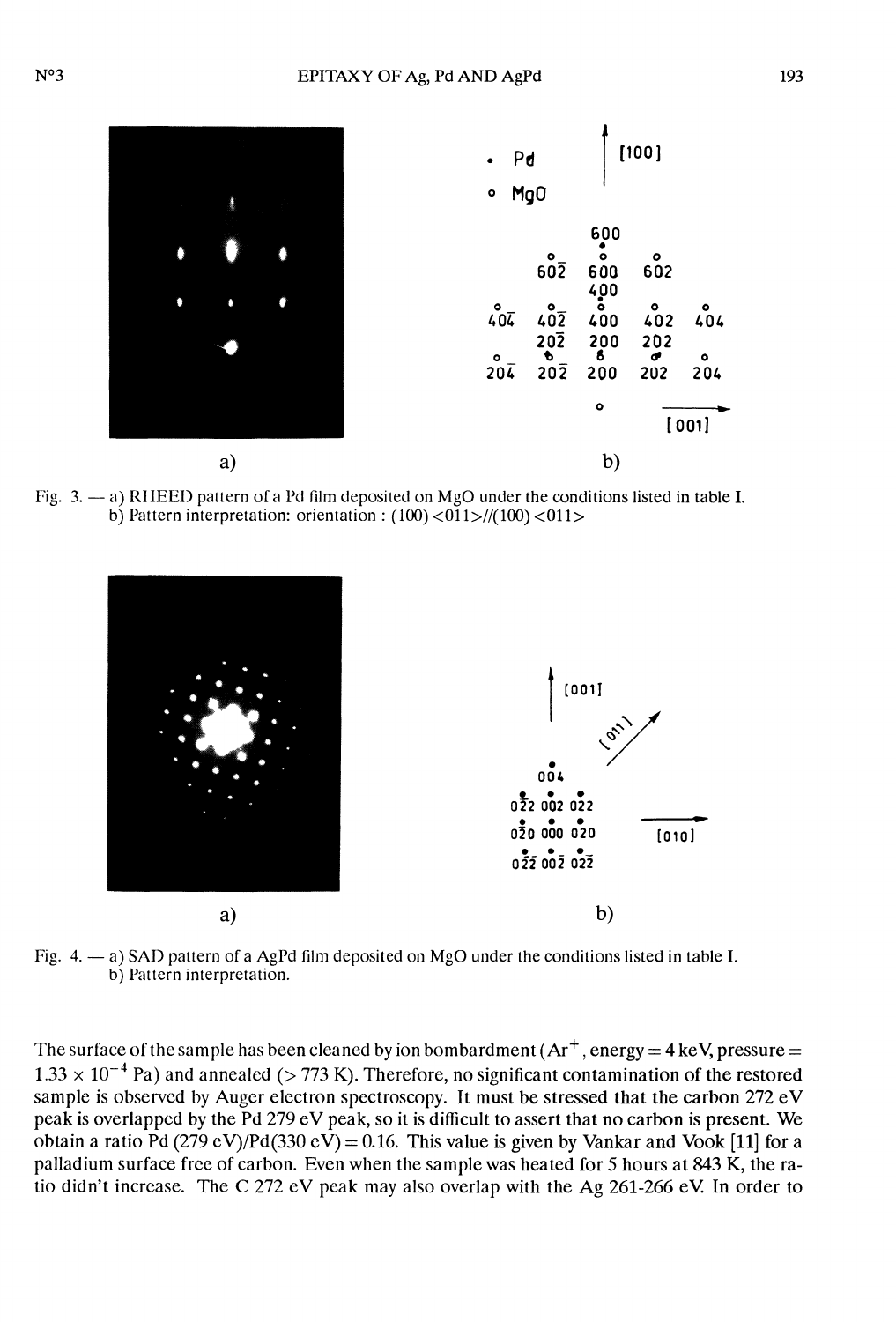

b) Pattern interpretation.

Table III.  $- A$  comparison between epitaxial temperatures (K) on NaCl (100) and MgO (100).

| Target composition Ag |       | Pd   | $Ag_{70}Pd_{30}$ | $Ag_{50}Pd_{50}$ |
|-----------------------|-------|------|------------------|------------------|
| NaCl [1]              | 383   | 898  | 783              | 863              |
| MgO                   | (748) | 1053 | 888              | 913              |

Table IV. — Comparison between the target composition and the film composition.

| target composition<br>% Pd | Ag | film composition<br>% Pd | $%$ Ag |
|----------------------------|----|--------------------------|--------|
| 87                         | 13 | 72                       | 28     |
| 70                         | 30 | 52                       | 48     |
| 50                         | 50 | 40                       | 60     |
| 30                         | 70 | 14                       | 86     |

establish the absence of carbon, most investigators rely on the ratio  $R = (C_{272}+Ag_{261-266})/$  $Ag_{303 \text{ eV}}$  [12]. R values for clean silver are in the range of 0.42-0.55 depending on the modulation voltage. We found a ratio of 0.5. No oxygen was detected after ion cleaning and sample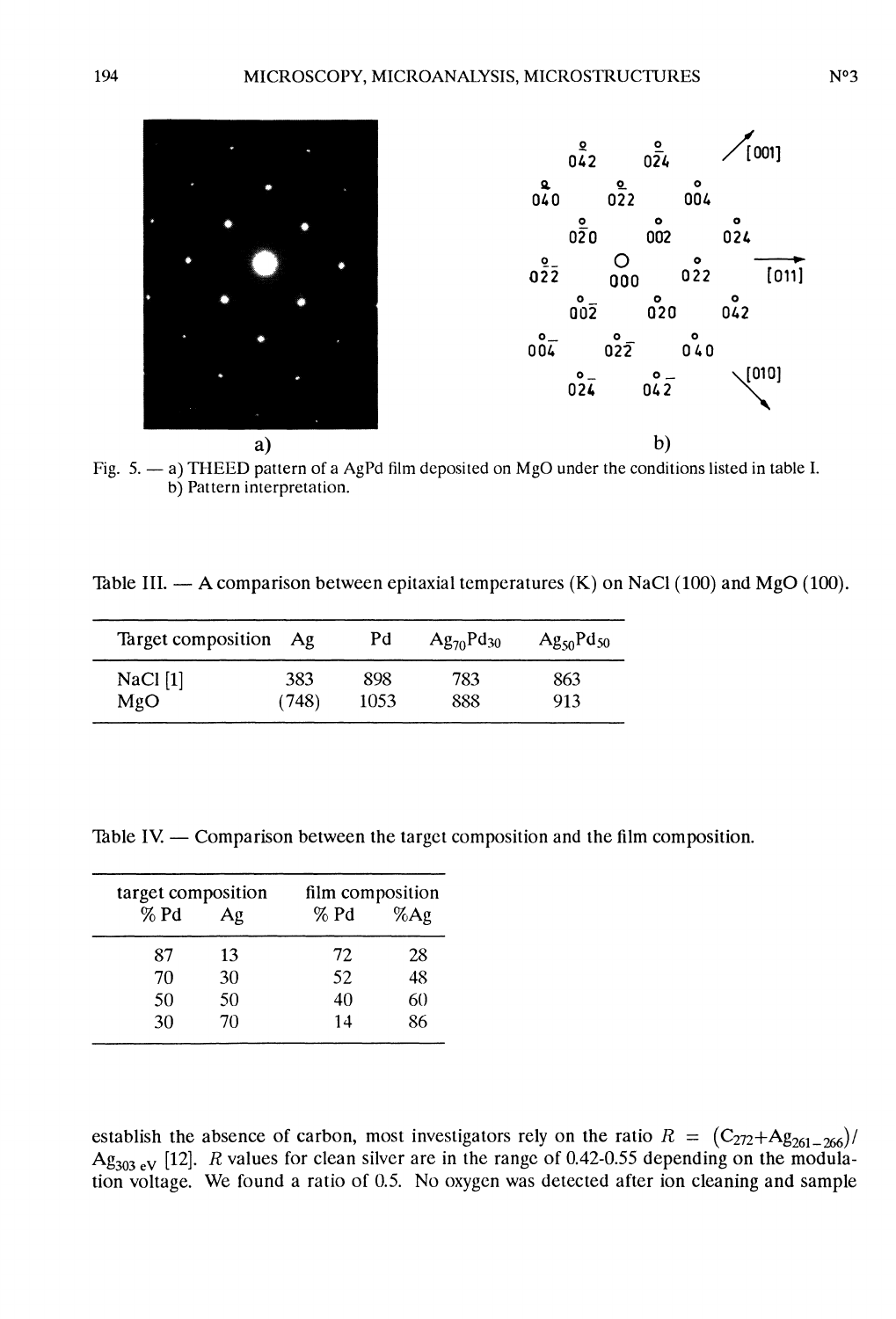

Fig. 6. -- AES spectrum of an AgPd alloy deposited onto MgO after ion cleaning; modulation voltage =  $2.75$  V,  $E_p$ =  $2.5$  keV.



Fig. 7. -- AES spectrum of an AgPd alloy deposited onto MgO after ion cleaning; modulation voltage = 1.75 V,  $E_p$  = 2.5 keV.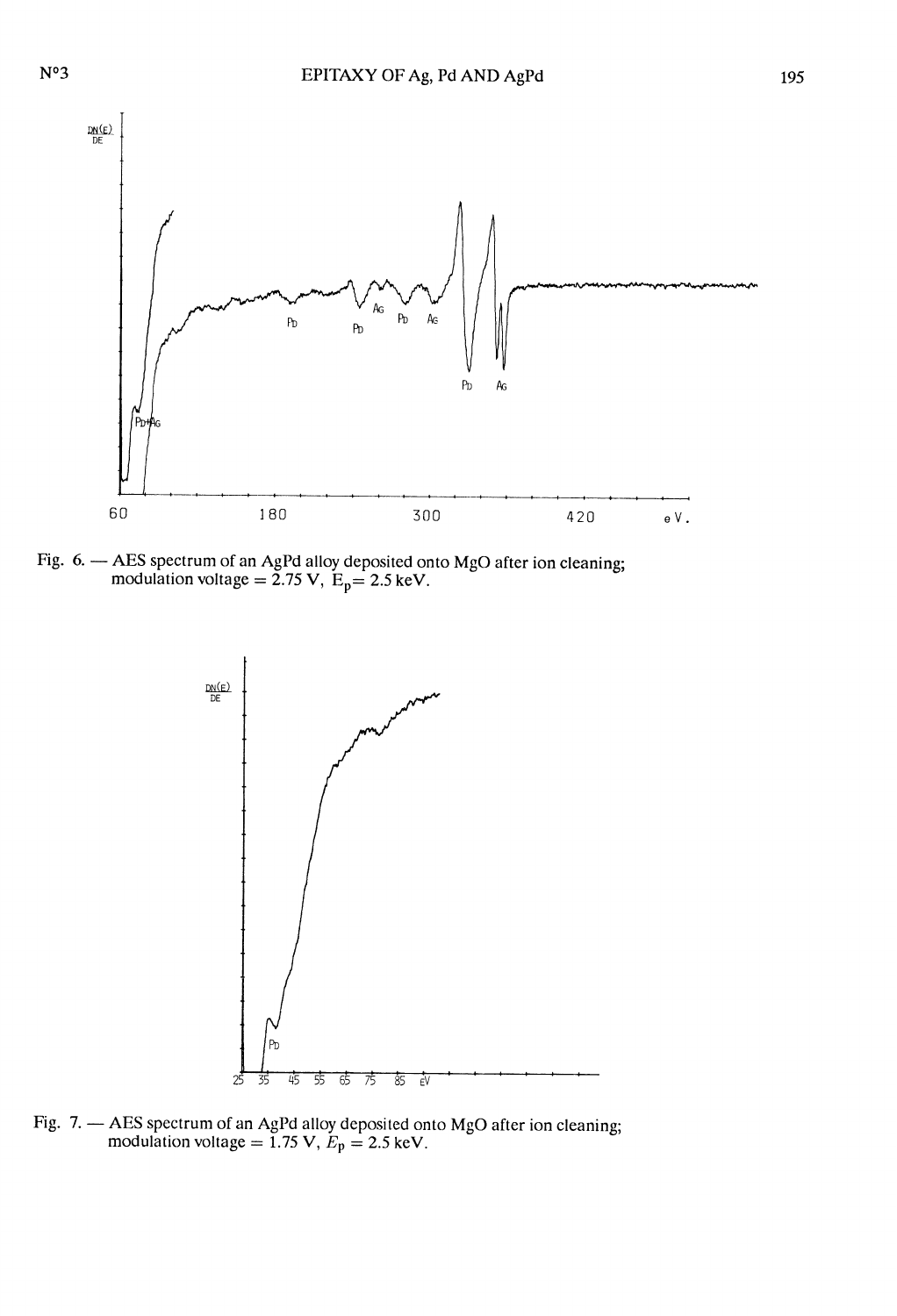heating. This justifies the choice of magnesium oxyde as a high stability substrate. No sulfur is present on the sample after bombardment but a small sulfur segregation is observed when heating. The sulfur contamination remains however weak  $\zeta$  than 6% on the surface).

The surface cleanliness of a sample can also be qualitatively studied by observing the low energy region of the Auger spectrum. As it is known that low energy Auger peaks are typical of the very first atomic layers, the presence of the Pd peak at 39 eV in figure 7 proves the cleanliness of the surface. Indeed, according to the Pons et al. model [13] and using the Seah and Dench formula for the attenuation length [14], more than 80 % of the signal of the Pd N<sub>2</sub> 3N<sub>4</sub> 5N<sub>4</sub> 5 transition comes from the two first atomic layers. The energy shift relative to the literature  $(44 \text{ eV})$ is probably due to charging effects of the substrate. A palladium foil half-covered with silver was used to determine a relative Auger yield (S). With a primary beam energy of 2.5 keV and a modulation voltage of 2.7 V, S Ag (351-356 eV)/Pd (330 eV) = 1.14. This value corresponds to the value given by Mathieu [15]. After sevcral ion-sputtcring and heating cycles, the silver and palladium atomic concentrations remain constant for all the films studied. This demonstrates the good bulk homogeneity of our films.

#### 4. Conclusions.

Preparation of epitaxial films of palladium and silver-palladium alloys on MgO (100) faces proved<br>to be easy by glow discharge sputtering. The epitaxial temperature is higher for films deposited on MgO than for films deposited onto NaCl and increases with the palladium concentration. Excellent parallel orientations were obtained. The purity of films deposited on MgO is very good, no significant surface contamination is observed by AES. The bulk composition of the alloy films can easily be determined by ICP.

#### Acknowledgements.

The authors are most grateful to the Fonds National de la Recherche Scientifique for financial support. Thanks are also due to OTAN for grant 48.81. We wish to thank M. Hoenig from the laboratory of the Belgian Ministry of Agriculture for ICP measurements. E Reniers is grateful to the Institut pour l'Encouragement de la Recherche Scientifique dans l'Industrie et l'Agriculture for a specialisation grant.

#### References

- [1] RENIERS F., BINST L., DELCAMBE P., JARDINIER-OFFERGELD M., BOUILLON F., Thin Solid Films 170 (1989) 41-47.
- [2] RENOU A., RUDRA A., Surface Sci. 156 (1985) 69-84.
- [3] TAKAYANAGI K., YAGI K., HONJO G., *Thin Solid Films* 48 (1978) 137-152.
- [4] HEINEMANN K., OSAKA T., POPPA H., AVALOS-BORJA M., J. Catalysis 83 (1983) 61-78.
- [5] ASSAKLI A., PhD thesis, Université Libre de Bruxelles (1990).
- [6] DELPLANCKE M. P., DELCAMBE P., BINST L., JARDINIER-OFFERGELD, BOUILLON F., Thin Solid Films 143 (1986) 43-51.
- [7] GREEN A. K., DANCY J., BAUER E., J. Vacuum Sci. Technol. 7 (1970) 159-163.
- [8] KHAN M. R., SCHULLER I. K., FALCO C. M., Phys. Status Solidi (a) 73 (1982) 23-29.
- [9] SEAH M. P., Thin Solid Films 81 (1981) 279-287.
- [10] MATHIEU H. J., LANDOLT D., Surf. Sci. 53 (1975) 228-240.